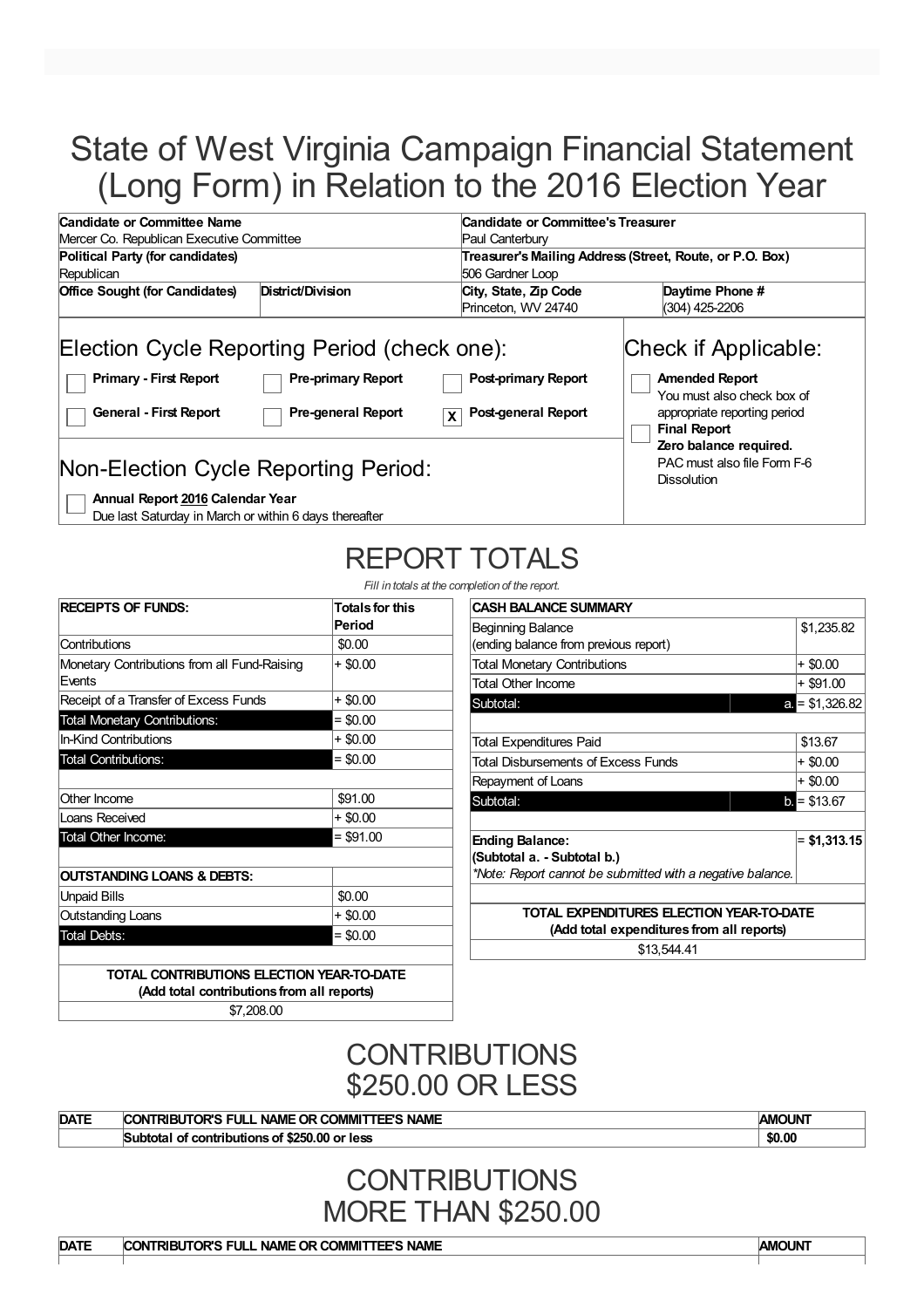| Subtotal of all contributions of more than \$250,00 | \$0.00 |
|-----------------------------------------------------|--------|
| Subtotal of all contributions of \$250 or less      | \$0.00 |
| Total Contributions:                                | \$0.00 |

## FUND-RAISING EVENTS

### **All monetary contributions received at a fundraiser must be reported in the Event Summary below.**

If contributor's name and amount are not listed, the contribution must be turned over to the West Virginia General Revenue Fund. The only exception to this rule may apply to political party executive committees. (WV Code 3-8-5a).

## OTHER INCOME: INTEREST, REFUNDS, MISCELLANEOUS RECEIPTS

| Date         | Source of Income           | <b>Type of Receipt</b>     | Amount  |
|--------------|----------------------------|----------------------------|---------|
| Oct 31, 2016 | Sale of hat/flags<br>Sales |                            | \$91.00 |
|              |                            | <b>Total Other Income:</b> | \$91.00 |

## IN-KIND CONTRIBUTIONS

| Date | Name and Contributor Information | <b>Description of Contribution</b>  | Valuc  |
|------|----------------------------------|-------------------------------------|--------|
|      |                                  | <b>Total In-Kind Contributions:</b> | \$0.00 |

## LOANS

#### **West Virginia Code: §3-8-5f. Loans to candidates, organizationsor persons for election purposes.**

"Every candidate, financial agent, person or association of persons or organization advocating or opposing the nominationor election of any candidate or the passage or defeat of any issue or item to be voted upon may not receive any money or anyother thing of value toward election expenses except from the candidate, his or her spouse or a lending institution. All loans shallbe evidenced by a written agreement executed by the lender, whether the candidate, his or her spouse, or the lending institution. Such agreement shall state the date and amount of the loan, the terms, including interest and repayment schedule, and adescription of the collateral, if any, and the full names and addresses of all parties to the agreement. A copy of the agreementshall be filed with the financial statement next required after the loan is executed."

The loan agreement must include all items asked for in the statute. (See above.) The loan agreement does not have to follow a certain format; generally, if all the required information is listed, any format is acceptable. Candidates or political committees that take out a loan for the campaign through a bank or other commercial lending institution must include a copy of the loan agreement executed with that bank or institution. Candidates should not take out loans which are partially for personal use and partially for the campaign. It is almost impossible to keep reporting straight in this case. Any money a candidate contributes to his or her campaign committee with the hope of repayment must be treated as a loan and reported in this section. When a candidate determines that no further repayment can be expected, the loan can be reported as repaid in this section by entering the amount left to repay in the repayments column and reporting the same amount as a contribution from the candidate on Page 2. **These loans** must be executed in writing. Caution: Candidates may not carry outstanding loans from one campaign to the next. Each campaign is **separate. Funds from a current campaign cannot be used to repay a loan from a previous campaign.**

### HOW TO REPORT LOANS

- 1. Each loan for your campaign should be listed on a separate line. (Each time youloan money to the campaign or get a loan, it is considered to be a separate loan.)Include the following information on the form below.
	- a. loans(s) from prior reporting periods and the balance of each loan(Col A.) If a payment was made on the loan, list that in Col. C. **Any loan thatwas repaid in previous reporting periodsdoesnot need to be listed.**
	- b. new loans, the amount (Col. B), any repayments (Col. C), and thebalance (Col. D.)
- 2. **Attach a copy of the loan agreement for each loan received during the reporting period.**

# LOANS (CONTINUED)

| <b>Bank Loans:</b> List name & address or financial institution | Column A |                                               | Column B      |                                             | Column C | Column D            |
|-----------------------------------------------------------------|----------|-----------------------------------------------|---------------|---------------------------------------------|----------|---------------------|
| Candidate or Candidate's Spouse Loans: List name,               |          | Balance of <b>previous</b> Amount of new loan |               | Repayments during                           |          | Balance outstanding |
| residence and mailing address of person(s) making or            |          | loan at end of period received during period  |               | period                                      |          | at end of period    |
| cosigning loan                                                  |          |                                               |               |                                             |          |                     |
|                                                                 | Amount   | <b>Date</b>                                   | <b>Amount</b> | Date                                        | Amount   | <b>Amount</b>       |
|                                                                 |          | Loans Received                                |               | <b>Repayment of Loans Outstanding Loans</b> |          |                     |
|                                                                 |          |                                               |               |                                             |          |                     |

## ITEMIZED EXPENDITURES